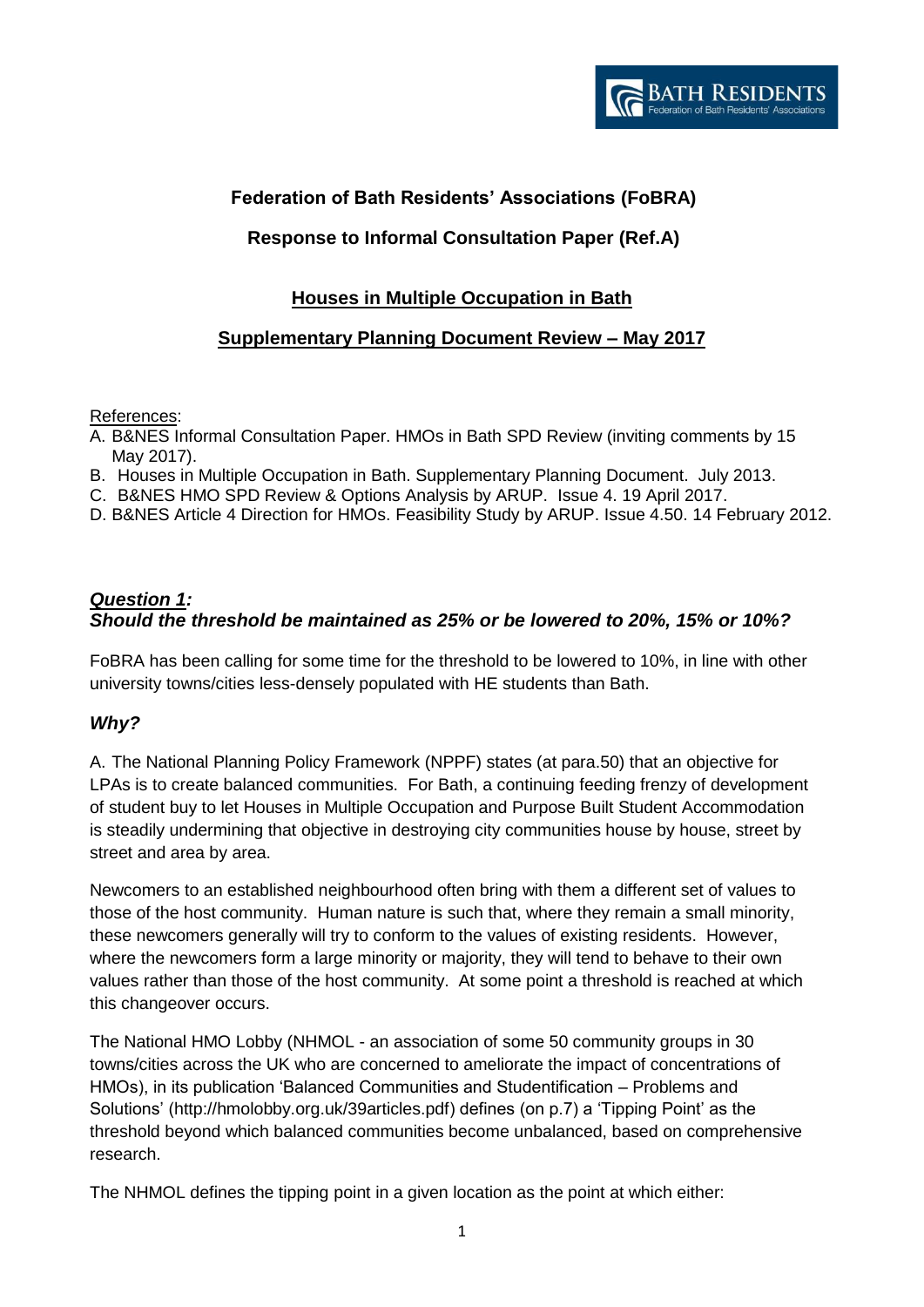- the number of HMOs exceeds 10% of properties; or
- the number of HMO occupants exceeds 20% of the population.

FoBRA agrees that a community in which a quarter of properties are HMOs cannot be described as 'balanced' and agrees with NHMOL that a 10% threshold is more appropriate; indeed necessary, particularly for university towns/cities where students form a high proportion of the population.

With its two successful universities and relatively small size, the World Heritage City of Bath (population approximately 93,000) hosts one of the highest proportions of Higher Education (HE) students per head of population in the UK; indeed, student numbers (at 24,000) exceed a quarter of the permanent population during term time.

B. A comparison of the city maps at Annexes 1 to 4 of Ref.A shows how areas of Bath with greater than 10% concentration of HMOs have already spread from the 'traditional' Westmoreland/Oldfield wards (which are already, by reputation, unbalanced) into Kingsmead, Widcombe and Walcot wards. If the Article 4 HMO property threshold is not lowered from 25% to 10% it is obvious that the latter three wards would 'saturate' with 25% HMOs before other areas of the city reach anything like 10% saturation. Lowering the threshold to 10% would clearly relieve Kingsmead, Widcombe and Walcot wards of further highly unbalanced communities and spread the load, as intended, around larger areas of the city.

C. The B&NES HMO SPD Review Consultation Paper (Ref.A) states (at para.2.2) that the current threshold of 25% of properties was based on a number of factors including 'local evidence'. The existing B&NES HMO SPD (Ref.B) claims (on page 7) that this local evidence includes the fact that (in 2013) the 'Proportion of Bath's population who are students' was 18%.

The ARUP analysis (Ref.C) states (at Table 1) that in 2014/15 the total population of students at Bath's two universities was 22,950. Assuming the population of Bath to be around 93,000 at that time, this shows the 'Proportion of Bath's population who are students' to have risen to approximately 25% more recently. As stated above, the student population has since increased further to 24,000.

FoBRA considers this revised local evidence to be another reason why the HMO property threshold should be significantly reduced.

D. It is of particular concern to FoBRA that the selection of 25% as the HMO property threshold in 2013 is said to have been based on the misleading 'local evidence' quoted at Ref.B (page 7) that the 'Proportion of Bath's student population not in Halls' is 13%.

The implication that, in 2013, 87% of Bath's student population was accommodated in university-managed accommodation is clearly erroneous. The current HMO SPD is based on the 2012 ARUP Article 4 Feasibility Study (Ref.D, Section 4.2.2) which reports that the two universities provided a total of 4,380 bed spaces at that time, which equates to just 26% of the then total full-time student population (16,845), not 87%! From these figures the statement of 'local evidence' at Ref.B (page 7) should more properly read: "Proportion of Bath's full-time student population not in halls: 74%". This major correction alone demonstrates that the decision to set the threshold at such a modest level as 25% was misguided.

By 2014/15 the city's student population had increased to 22,950 (Ref.C, Table 1) and is forecast to increase by a staggering 30% to 29,742 by 2020/21 (Ref.C, Table 2).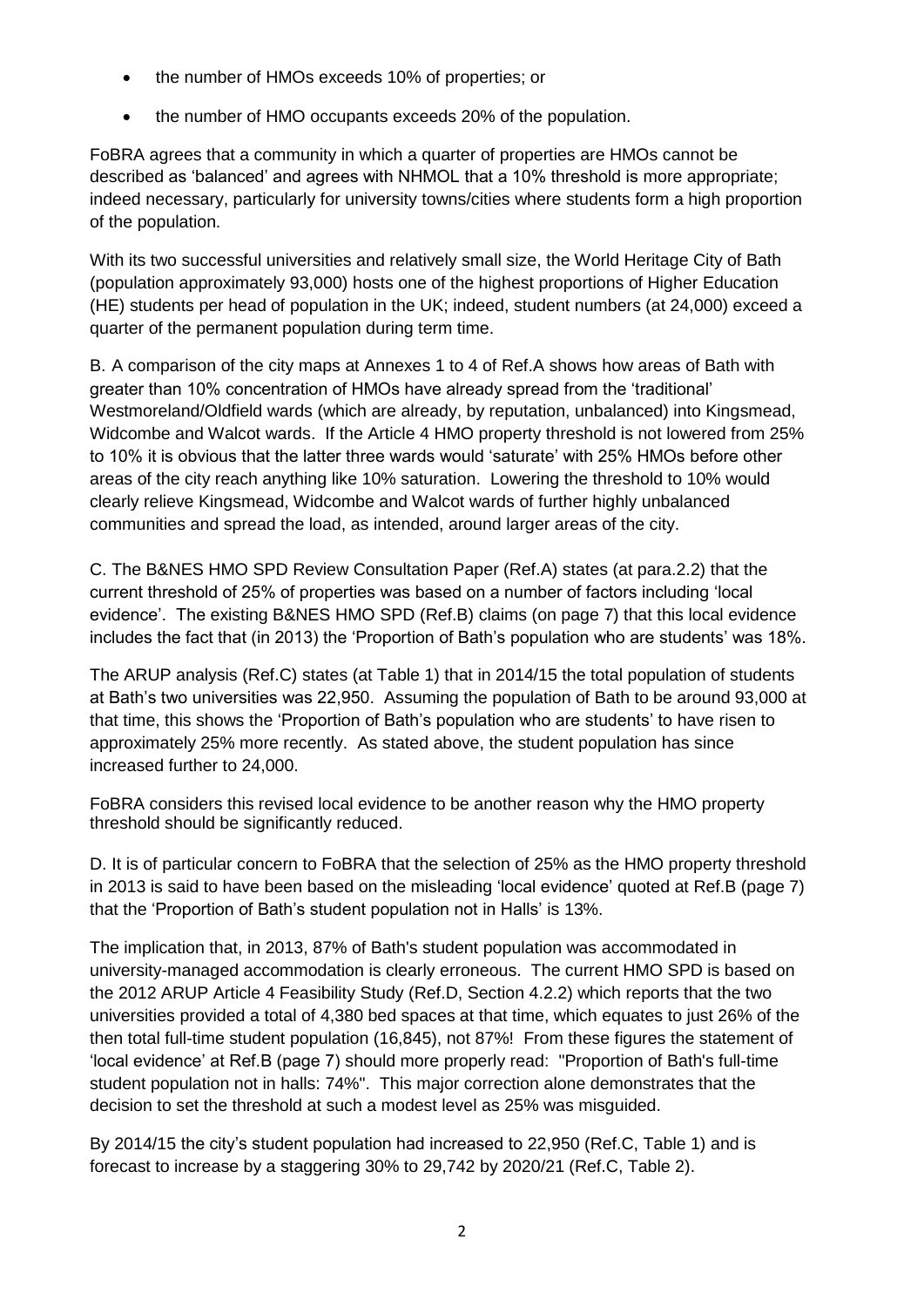The universities have demonstrated during the B&NES Placemaking Plan process that they have no intention of accommodating more than about a third of their full-time students in university-managed accommodation. With the vast majority of Bath's students already dependent on the private rented sector for their accommodation, the demand for HMOs and Purpose Built Student Accommodation (PBSA) will therefore only continue to increase over the coming years. Potential 'studentification' (with its attendant imbalance of communities) of even wider areas of the city should therefore be more tightly controlled than hitherto by urgently reducing the HMO property threshold to 10%.

**Note:** In the Placemaking Plan consultation, FoBRA argued that party houses (short term rentals) meet the criteria to be regarded as HMOs and should be included in the HMO SPD review.

\_\_\_\_\_\_\_\_\_\_\_\_\_\_\_\_\_\_\_\_\_\_\_\_\_\_\_\_\_\_\_\_\_\_\_\_\_\_\_\_\_\_\_\_\_\_\_\_\_\_\_\_\_\_\_\_\_\_\_\_\_\_\_\_\_\_\_\_\_\_\_\_\_\_\_\_\_\_\_\_\_\_\_\_\_\_\_\_\_\_\_\_\_\_\_\_\_\_\_\_\_\_\_\_\_

# *Question 2: Do you agree to introduce this HMO sandwich policy?*

Yes.

## *Why?*

FoBRA agrees with the aim of this policy as stated at Ref.A, para.4.3. It is important to prevent the potential for negative impacts upon an existing residential dwelling due to this sandwiching effect and to ensure there is balance at street level by preventing a continuous run of HMOs from occurring. There are numerous examples in Oldfield Park where residents have been either forced out of family accommodation or have to suffer unacceptable noise due to change of use to HMO being permitted on either side.

## *Question 3:*

### *Is there a convincing case for any of the other proposed options to be pursued as well or instead of the two above?*

\_\_\_\_\_\_\_\_\_\_\_\_\_\_\_\_\_\_\_\_\_\_\_\_\_\_\_\_\_\_\_\_\_\_\_\_\_\_\_\_\_\_\_\_\_\_\_\_\_\_\_\_\_\_\_\_\_\_\_\_\_\_\_\_\_\_\_\_\_\_\_\_\_\_\_\_\_\_\_\_\_\_\_\_\_\_\_\_\_\_\_\_\_\_\_\_\_\_\_\_\_\_\_\_\_

Yes, Option 6, in addition to the two options above.

Option 6 (Apply threshold to Purpose Built Student Accommodation) is dismissed from this review at Ref.A, Table 1 as requiring 'more strategic planning' and will only be considered 'through the new Local Plan (review of the Core Strategy & Placemaking Plan)'.

FoBRA considers such a delayed approach to be unacceptable as there have already been instances (e.g. Wansdyke Business Centre in Oldfield Park) where it has been controversially proposed to build a PBSA block in an area with an already high concentration of HMOs.

As stated in FoBRA's response to Question 1 above, the National HMO Lobby defines the 'Tipping Point', beyond which balanced communities become unbalanced as when either:

- the number of HMOs exceeds 10% of properties; or
- the number of HMO occupants exceeds 20% of the population

in a given location.